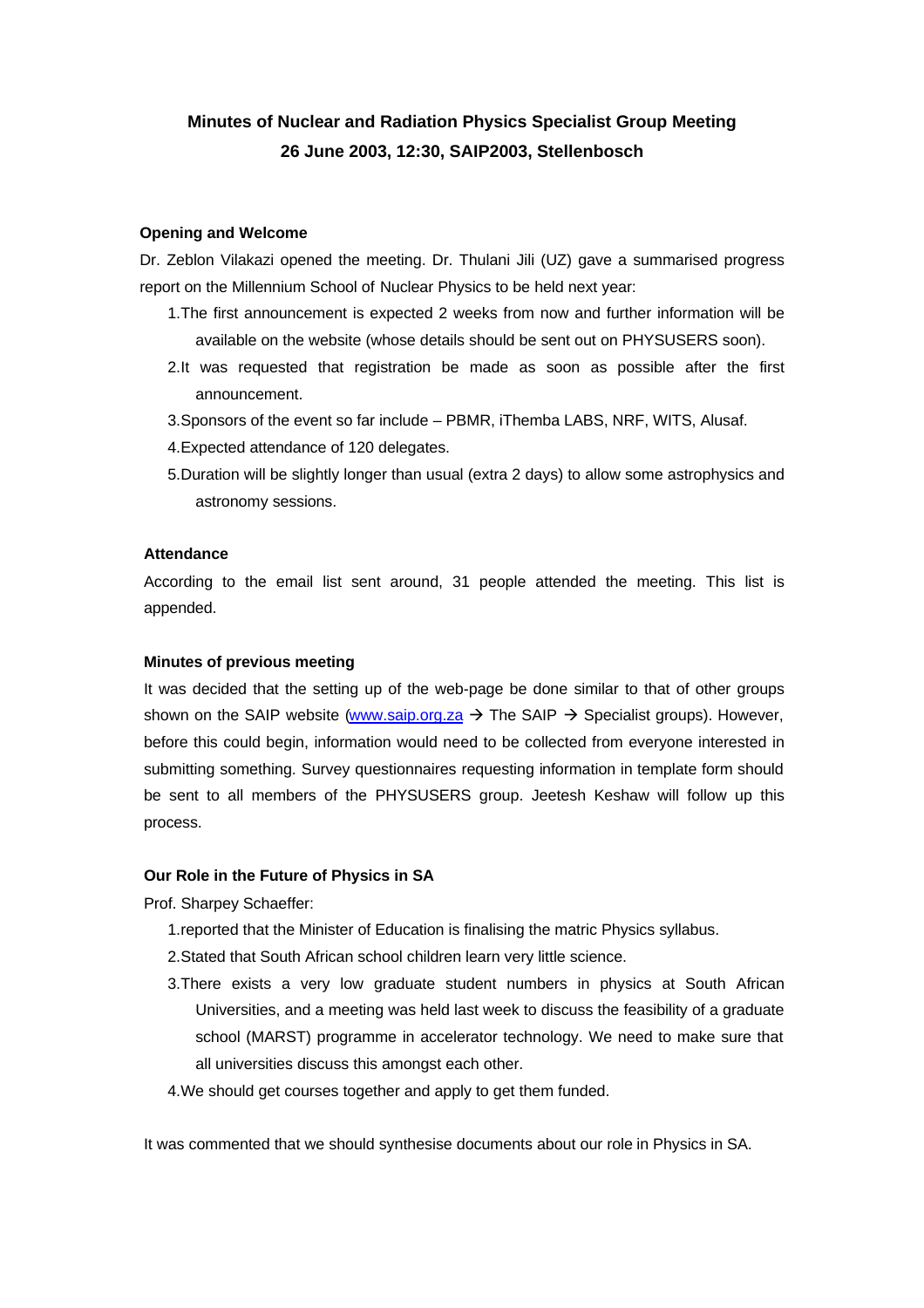## **Name Change**

Dr. Connell recommends the name of the specialist group be changed. There was a suggestion of "Sub-atomic Science and Technology".

## **Closure**

The Chairman, Dr. Vilakazi, closed the meeting.

Compiled by J. Keshaw